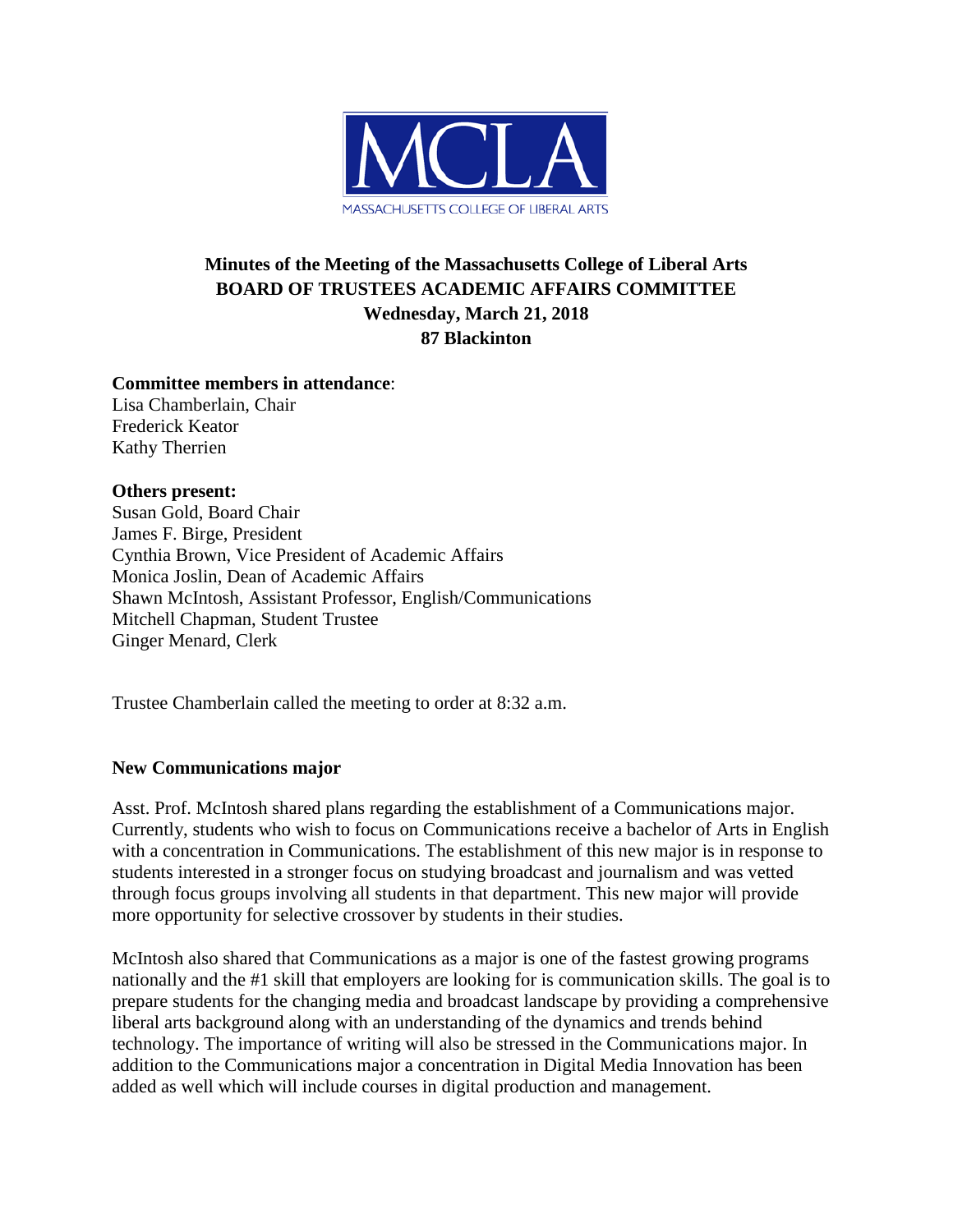Dean Joslin reviewed the process necessary to have a new major approved by the Board of Higher Education. The next step in the process is to have two peer reviewers evaluate the College's proposal. The goal is to have the new major voted on at the June Board of Higher Education meeting.

### **Faculty Reappointments/Promotions/Tenure**

Vice President Brown reminded the committee that reappointment and promotion are discussion items and only tenure requires a vote to advance the names to the full Board meeting on April 5. The requirements for each step are designated in the faculty contract with the Massachusetts State College Association (MSCA).

Reappointments are required each year until the sixth year when faculty must apply for tenure. Faculty can apply for tenure early, before their sixth year of service. There is also an option for early promotion based on the so-called exceptional clause, and this option applies to Prof. Justin Golub who is seeking promotion to Associate Professor as well as applying for tenure.

The committee reviewed the list of faculty for reappointment and had no questions. The following faculty have been recommended to the President for fifth, fourth, third, and second year reappointments.

Reappointment to a 5th<sup>th</sup> year Kerri Nicoll, Sociology, Anthropology, and Social Work – Social Work Jenna Sciuto, English/Communications

Reappointment to a  $4<sup>th</sup>$  year David Cupery, History, Political Science and Public Policy - Public Policy Shawn McIntosh, English/Communications Ruby Vega, Psychology Kebra Ward, Physics

Reappointment to a 3rd year Eric Doucette, Biology Anna Jaysane-Darr, Sociology, Anthropology, and Social Work - Anthropology Erin Kiley, Mathematics Chali Nondo, Business Administration Samantha Pettey, History, Political Science and Public Policy - Political Science

Reappointment to a  $2<sup>nd</sup>$  year Tara Barboza, Business Administration George Hamaoui, Biology Hannah Noel, English/Communications Victoria Papa, English/Communications Nicole Porther, Biology - Community Health Education